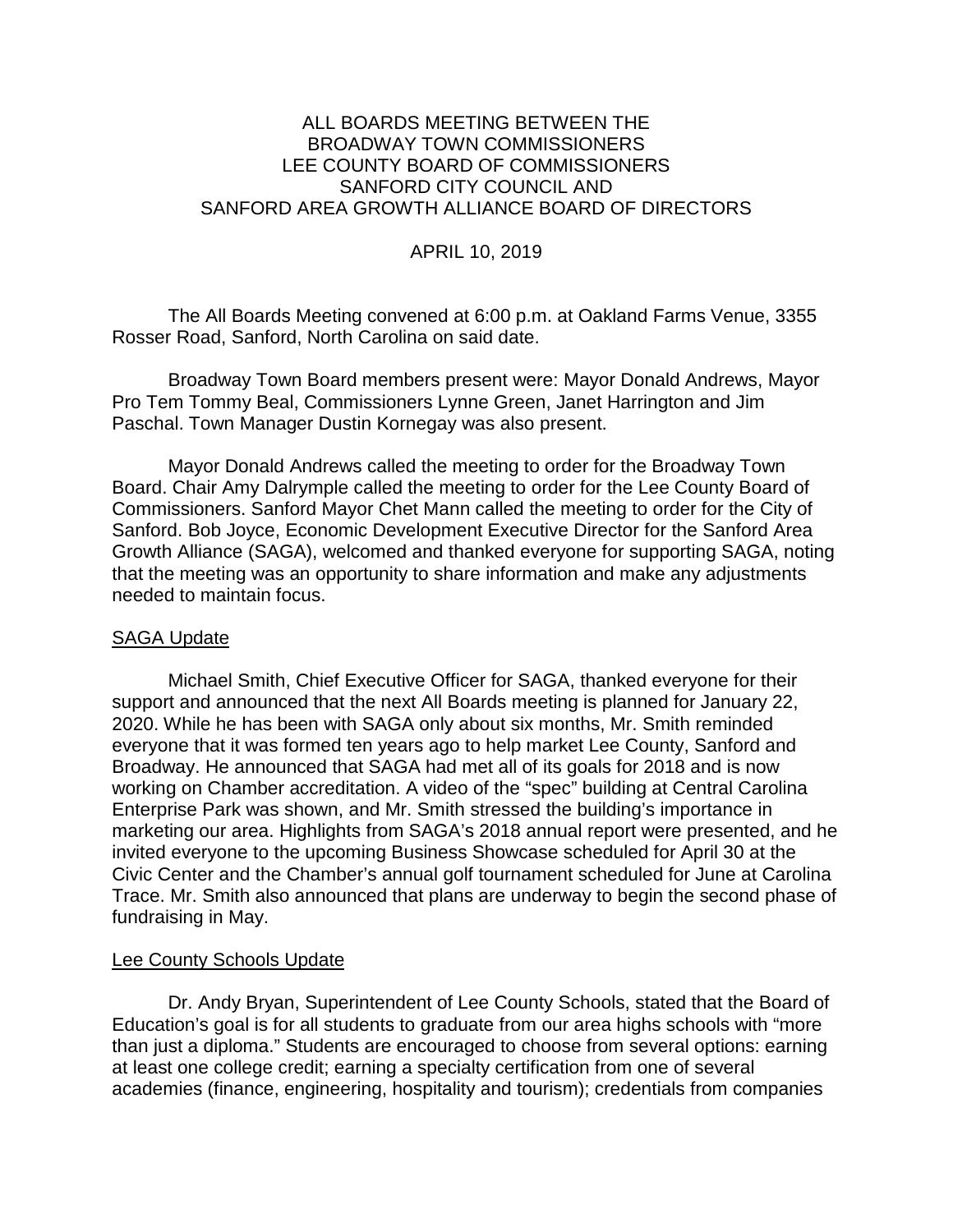such as Microsoft or Adobe; or developing skills that can help them enter the workforce successfully. He noted that our graduation rate has increased from 63 percent back in 2007 to more than 90 percent (higher than the state average). Dr. Bryan acknowledged the success of the Caterpillar apprentice program and Lee Early College (which offers a high school diploma and Associates degree in five years). He also acknowledged great partnerships with local companies, non-profit agencies, governing bodies and community support, which all combine to help make Lee County students successful.

### Airport

Bob Heuts, Raleigh Executive Airport Director, thanked everyone for the opportunity to represent our community at the airport. He shared a video highlighting aviation's importance to the state's economic development and shared statistics on the airport illustrating its contribution to our community. Mr. Heuts reported that sewer service is being extended to the airport, and construction of the new terminal is underway. He invited everyone to visit the airport that serves as a "front door" for our community, noting that it is truly a regional facility that serves not only Lee County but other nearby areas as well, and thanked everyone for their support.

### Tourism Development Authority (TDA) Update

Chairman Kevin Brown reported that one of his first assignments as new board chairman was meeting with SAGA leadership to develop an approach for promoting Lee County, Sanford and Broadway. A group of ten recently represented our area at the "Visit NC" conference, which was the largest contingent other than Charlotte. He also reported that a site selectors' conference will be held at the Civic Center this fall, and a film crew is scheduled to visit soon to produce a 30-minute program. Mr. Brown stated that he is on the steering committee for the proposed Multi-Sports Complex and expressed hope that a site will soon be established for a TDA office space and Visitor's Center.

#### Central Carolina Community College Update

CCCC President Dr. Lisa Chapman stated that she was honored to have recently been named President of the college and was very proud of the community support. She shared information on CCCC and noted that while enrollment typically drops during positive economic periods, enrollment at CCCC is outpacing the other similar 18 community colleges in the state. Programs for construction, welding, air conditioning/heating/refrigeration, mechanical engineering and electrical systems are very popular and vital to the workforce. Programs have been modified and they have added digital broadcasting and podcasting to the long-established broadcasting program, and medical sonography and a second-year health and fitness science program have been added to the health-related curriculum. CCCC is a leader in customized training and these programs, which are funded through the state, benefit several local businesses, including Caterpillar, Coty, Conveyor Technologies, GKN, Magneti Marelli, Pentair, Pilgrims' Pride, and Zurn Industries. The Small Business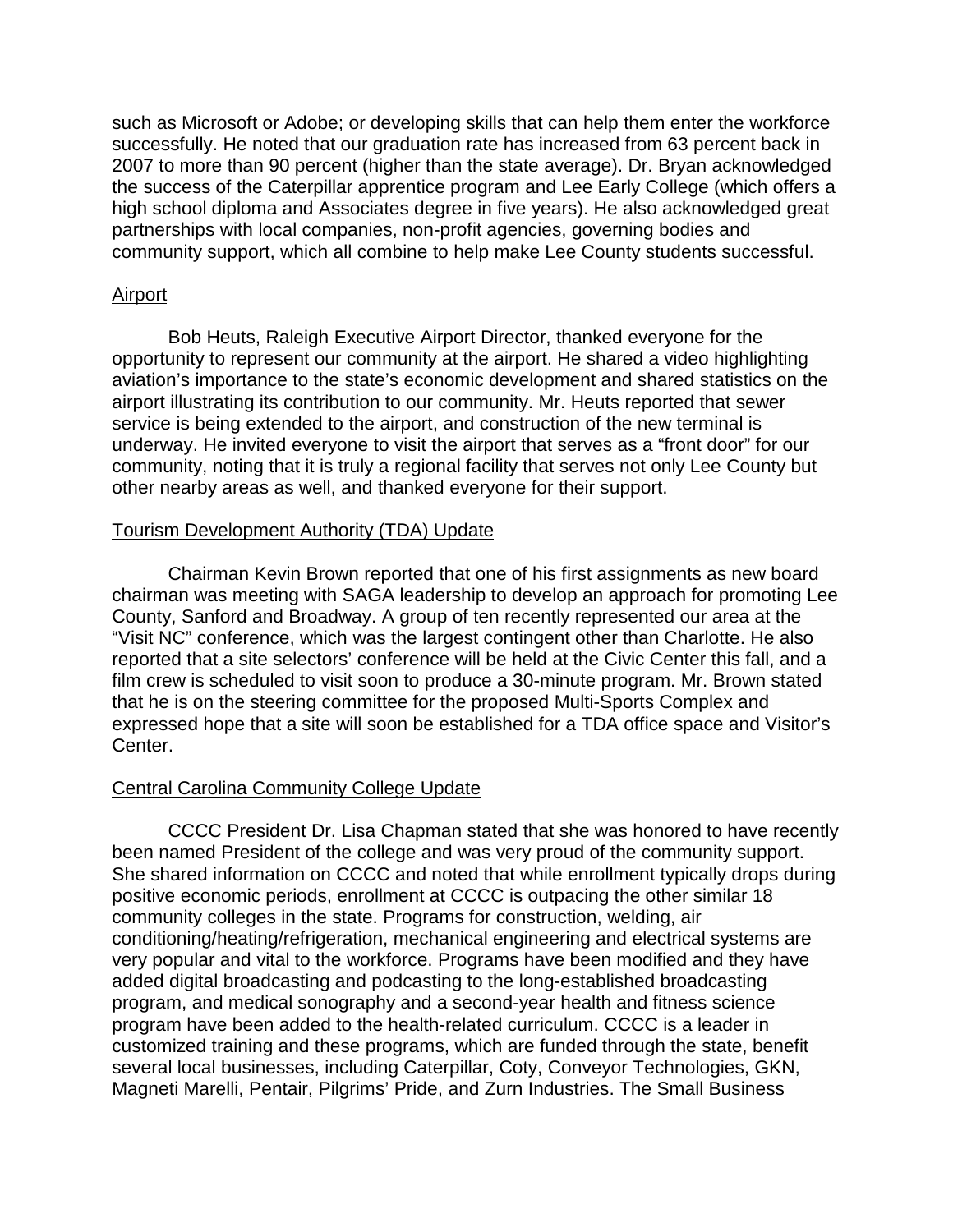Center offers valuable services to the community and dual-enrollment programs are very popular. Dr. Chapman noted that there have been phenomenal improvements to the campus, with the addition of the Keller Health Sciences Building, the Dalrymple Veterinary Medical Technology Building, expanded civic center, and the large animal facility currently under design. She stressed the importance of directing students toward paths for prosperity and providing the support needed for their success.

#### Town of Broadway

Mayor Donald Andrews thanked everyone for their support of Broadway and reported that a company from Holly Springs will be purchasing a building on Main Street. He expressed excitement to be part of an area with an unlimited future.

### City of Sanford

Mayor Chet Mann suggested that the return on investment is just being seen in the community; we are all working on one cohesive puzzle and all parties are winning. He encouraged everyone to visit the city's website and read his "Open for Business" agenda. Mayor Mann reminded everyone of several successful projects: the Buggy Company building as a "one stop shop" (with Planning/Inspections/GIS departments, SAGA offices); the public/private partnership that allowed for development of CCEP, the recently created TDA; leveraging water and sewer service capacity to extend service to the airport, CCEP, Pittsboro, and Chatham County; public arts projects; plans to renovate the Depot Building; plans with the county to create a state-of-the-art 21<sup>st</sup> century multi-sport complex; plans to make Sanford more pedestrian friendly with expanded greenways; the new splash pad and renovations to the Kiwanis Family Park; updating the Land Use Plan and Unified Development Ordinance; Citizens Academy; National Night Out; and the Streetfest celebration that showcases Sanford. He thanked everyone for their leadership and encouraged everyone to continue working together to better the community.

### Lee County

Lee County Board of Commissioners Chair Amy Dalrymple recognized fellow board members and staff. She stated that her term as a commissioner began just as the economic slowdown hit in 2008, and the board had to prioritize budget cuts, making her appreciate where we are today even more. Ms. Dalrymple thanked everyone for their collaborative efforts and noted that everyone shares the common goal of making life better for our citizens.

### SAGA

Executive Committee Chairman Kirk Bradley thanked SAGA's public partners, the City of Sanford, Lee County and the Town of Broadway. He referred a "Quality of Life" matrix showing several "quality-of-life" factors as ranked in 2008 in the Lee County Second Century Project and this year's SAGA rankings, and noted that strides have